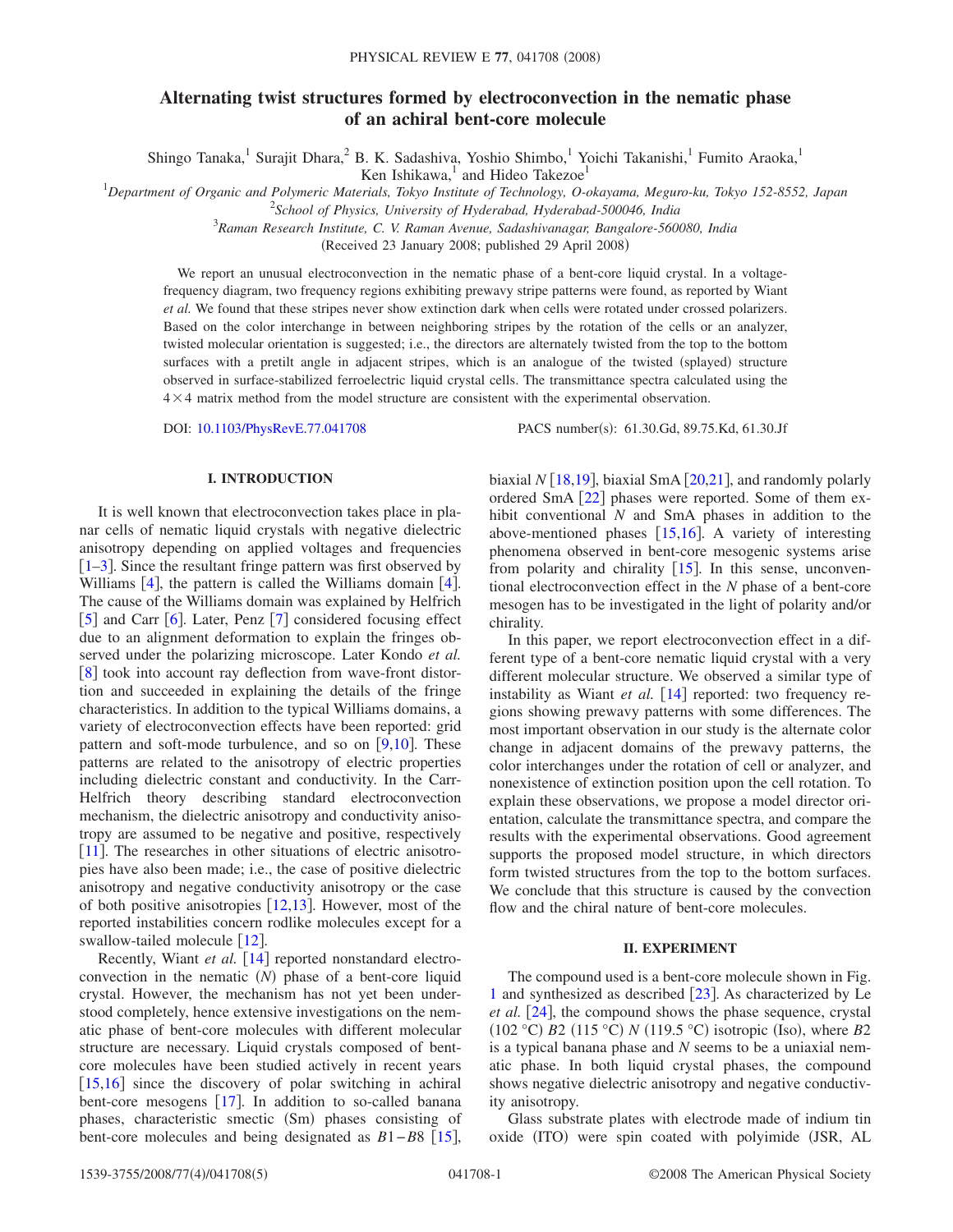<span id="page-1-0"></span>

1254) and baked at 180 °C for 1 h. The plates were rubbed unidirectionally and assembled to 6- or 10- $\mu$ m-thick homogeneously aligned cells with antiparallel rubbing directions. The empty cell was filled with the sample in the isotropic (Iso) phase by capillary action and cooled slowly to get a well aligned N phase in a hot stage (Mettler FP90).

The texture was observed under a polarizing microscope (Nikon, OPTIPHOTO-POL) under the application of rectangular wave voltage of various frequencies (10 Hz-400 kHz) and amplitudes up to 80 V at 2 °C below the *N*-Iso transition temperature. It is noted that the cells showed completely dark in the absence of a field when the optic axis was parallel to either of the two polarizers.

#### **III. EXPERIMENTAL RESULTS**

Let us first show the texture caused by electroconvection observed in a 10- $\mu$ m-thick cell. Figure [2](#page-1-1) shows photomicrographs taken at various frequencies. At 10 Hz (a), the texture is polydomainlike, as observed in the isotropic electroconvection. A wavy stripe pattern due to anisotropic electroconvection gradually appeared at 60 Hz (b). At such low frequencies around 60 Hz, the direction of the stripes was not stable and not pinned in one direction, i.e., thin transverse wavy stripes were observed in addition to the longitudinal wavy stripes. Namely, the anisotropy of the electroconvection is low at this frequency region. The electroconvection pattern became distinct at 1 kHz, as shown in Fig. [2](#page-1-1)(c). The period of the patterns is about 20  $\mu$ m, approximately double the cell thickness. This is the same pattern observed by Wiant *et al.* [[14](#page-4-12)]. Thus isotropic electroconvection was vanished and anisotropic electroconvection called prewavy 2 grew at around 1 kHz. The prewavy pattern is different from the conventional electroconvection (Williams domain) in the

FIG. 1. Chemical structure of the compound used. The phase sequence of this compound is crystal (102 °C) *B*2 (115 °C) *N* (119.5 °C) isotropic.

sense that the former is wavy and sometimes has branches while the latter is more or less straight and rarely shows branches. Figure  $2(d)$  $2(d)$  shows the electroconvection at 8 kHz. The prewavy pattern became obscure compared with that seen in Fig.  $2(c)$  $2(c)$ . Figure  $2(e)$  shows a microphotograph at 50 kHz, where a clear prewavy pattern is observed. This pattern observed at higher frequencies is called prewavy 1, although the texture is the same as that of the prewavy 2 observed at low frequencies. The prewavy pattern disappeared at high frequencies such as 400 kHz under the same applied voltage of 80 V, as shown in Fig.  $2(f)$  $2(f)$ . This is attributed to a dielectric heating, which is known to be serious at high frequencies and high voltages. Namely, the *N*-Iso transition occurred due to the dielectric heating.

In order to clarify the phenomenon and identify the similarities and differences between our and Wiant *et al.*'s results, we investigated a voltage-frequency diagram showing the threshold voltages for the emergence of prewavy patterns. Figure [3](#page-2-0) shows the diagram, in which threshold voltages are shown by closed diamonds as a function of frequency in a logarithmic scale. The *N*-Iso transitions are also shown by closed squares. The diagram clearly distinguishes the two prewavy patterns 1 and 2. The threshold voltage of two prewavy patterns is discontinuous; i.e., the threshold voltage increases and decreases with increasing frequency in the prewavy 2 and 1 regions, respectively. Thus, the present diagram and that reported by Wiant et al. [[14](#page-4-12)] apparently look similar. However, there are several important differences in their detailed structures: (1) In our polydomainlike region at low frequencies, Wiant *et al.* observed fine parallel stripes. (2) In the frequency region in between the regions showing prewavy 2 and prewavy 1, we observed the prewavy pattern, though it was obscure, whereas Wiant *et al.* suggested the existence of nonelectroconvection region. The

<span id="page-1-1"></span>

100m

FIG. 2. (Color online) Photomicrographs showing the electroconvection under crossed polarizers (crossed white arrows) in the nematic phase  $(2 \degree C)$  below the *N*-Iso transition) of the bent-core liquid crystal. The cell thickness was 10  $\mu$ m. The cell was homogeneously aligned and the rubbing direction was 10° from a polarizer. The applied voltage was a rectangular wave of 80 V and the frequency was: (a)  $10$  Hz, (b)  $60$ Hz, (c) 1 kHz, (d) 8 kHz, (e) 50  $kHz$ , and (f) 400 kHz.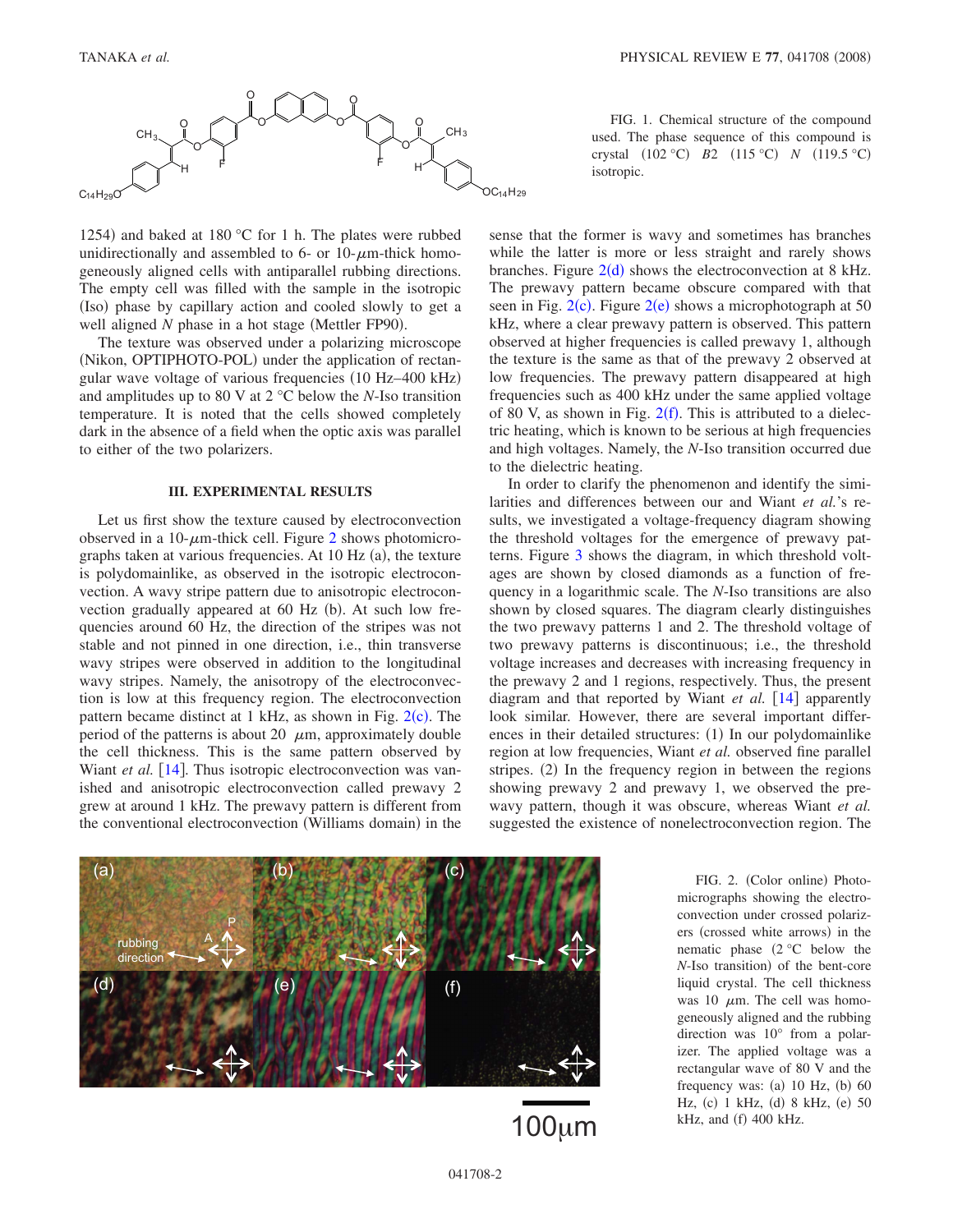<span id="page-2-0"></span>

FIG. 3. (Color online) V-f diagram. Two regions showing prewavy patterns, prewavy 1 (PW1) and prewavy 2 (PW2) are located at high and low frequency regions, respectively, and are bordered by the region showing obscure prewavy patterns. Closed diamonds stand for the threshold voltage to show the prewavy patterns. The transition to the Iso phase caused by dielectric heating is also shown by closed squares.

applied voltage of 80 V at 8 kHz is near the threshold voltage for the emergence of the prewavy pattern, as shown in Fig. [3.](#page-2-0) (3) The effect of dielectric heating is clearly observed in our case, but not in Wiant *et al.* [[14](#page-4-12)]. (4) We could find no extinction positions under sample rotation between crossed polarizers, whereas Wiant *et al.* mentioned nothing about this observation.

The most important feature we observed but was not described by Wiant *et al.* is the nonexistence of extinction conditions; we observed no extinction position for the stripes when the cell was rotated between crossed polarizers. This

<span id="page-2-1"></span>

FIG. 4. (Color online) Photomicrographs showing color changes with cell rotation angle (rubbing direction with respect to polarizers) under crossed polarizers in the nematic phase (2 °C below the N-Iso transition) of the bent-core liquid crystal. The cell thickness was 6.0  $\mu$ m. The applied voltage was a rectangular wave of 80 V and the frequency was 1 kHz. Rubbing direction is  $(a) -50^{\circ}$ ,  $(b)$  $-40^{\circ}$ , (c)  $-30^{\circ}$ , (d)  $-20^{\circ}$ , (e)  $-10^{\circ}$ , (f) 0°, (g) 10°, (h) 20°, (i) 30°, (j)  $40^\circ$ , (k)  $50^\circ$ , and (l)  $60^\circ$  from a polarizer direction.

<span id="page-2-2"></span>

FIG. 5. (Color online) Photomicrographs showing color changes with analyzer rotation angle under crossed polarizers in the nematic phase (2 °C below the *N*-Iso transition) of the bent-core liquid crystal. The cell thickness was 6.0  $\mu$ m. The applied voltage was a rectangular wave of 80 V and the frequency was 1 kHz. Rubbing directions is along the vertical direction in these photographs. The angle of analyzer is (a)  $0^{\circ}$ , (b)  $20^{\circ}$ , (c)  $40^{\circ}$ , (d)  $60^{\circ}$ , (e)  $80^{\circ}$ , (f)  $100^\circ$ , (g)  $120^\circ$ , and (h)  $140^\circ$  from the polarizer direction.

fact indicates that the director deformation does not occur within a single plane but the director orientation out of the plane is induced by the electroconvection. To clarify the phenomenon, texture observation was made by rotating a  $6$ - $\mu$ m-thick cell between crossed polarizers. Figure [4](#page-2-1) shows the result observed under the condition of 80 V and 1 kHz. The period of the stripes is around 12  $\mu$ m, about double the cell thickness. In the figure, the cell rotation angles between the rubbing direction (white arrow) and one of the polarizer directions are shown in the figure. Asterisks are added to identify the same striped domain. The following characteristics should be noticed: (1) Colors change alternately in adjacent striped domains, and these colors interchange at 0° and 45°, more explicitly,  $0^{\circ} + 90^{\circ}n$  and  $45^{\circ} + 90^{\circ}n$ , where *n* is integer numbers. (2) The two domains never become dark at any angles. (3) The boundaries between the two domains become dark at  $0^{\circ}$  +90°*n* and bright at  $45^{\circ}$  +90°*n*. The texture observation was also made with the rotation of the analyzer. As shown in Fig.  $5$  [see, for example, (d) and (g)], we find the following characteristic: (4) The colors of two domains also interchanged against the opposite rotations of the analyzer with respect to the parallel and crossed position,  $90^\circ n$ . The characteristic (3) suggests that the director is parallel to the rubbing direction in the boundaries between two domains. By contrast, the characteristic (2) suggests that the director orientation is out of a plane perpendicular to the cell surface including the rubbing direction. The inversion of the

<span id="page-2-3"></span>

FIG. 6. (Color online) The proposed model structure. (a) Model structures proposed for left-handed and right-handed twisted (splayed) structures in SSFLC cells. (b) Electroconvection model with twisted structure. (c) C-director maps in twisted structures associated with surface pretilt.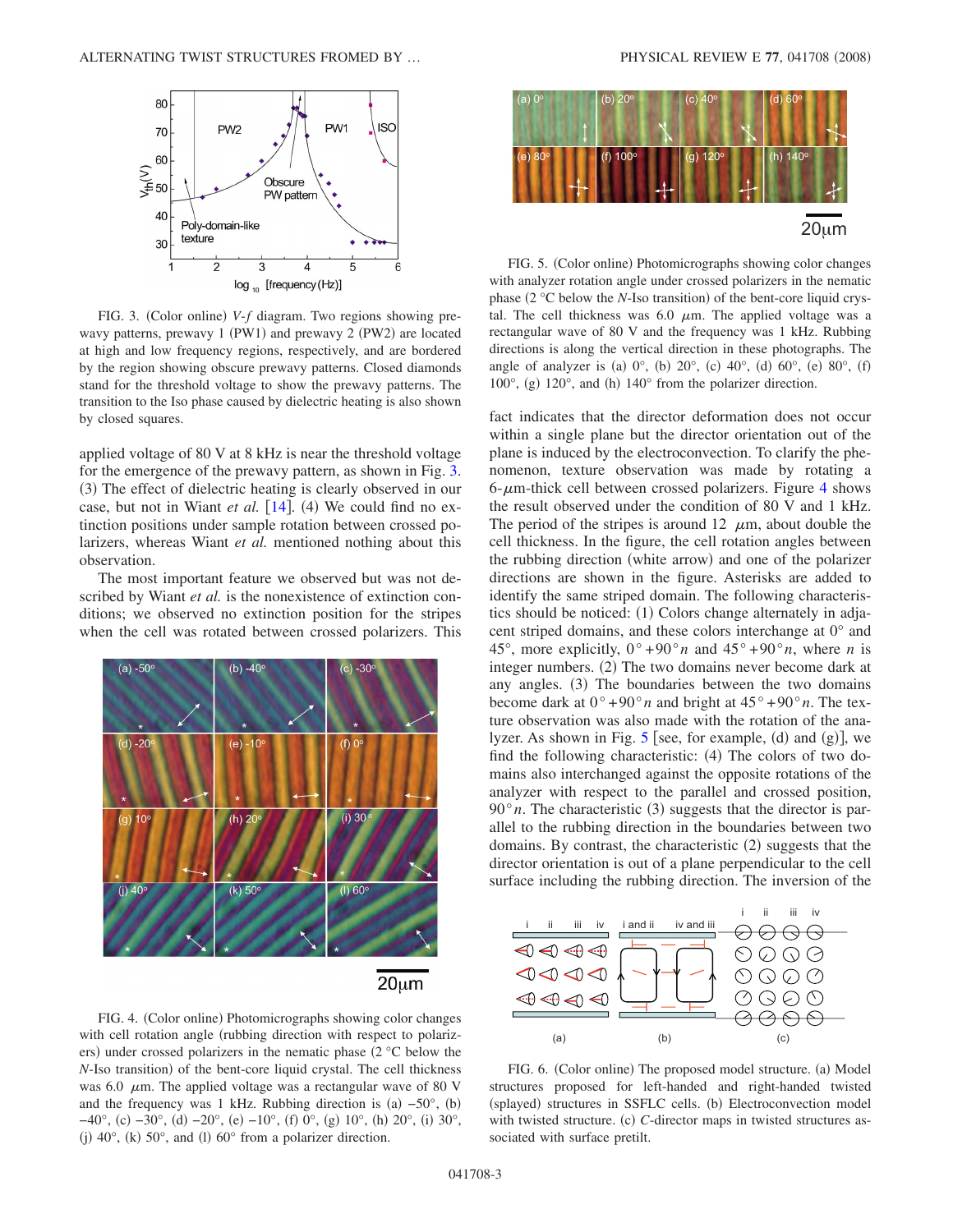<span id="page-3-0"></span>

FIG. 7. (Color online) Calculated transmittance spectra by using the  $4 \times 4$  matrix method. The parameters used are as follows: Refractive index of the substrate is 1.52, and those of the liquid crystal for ordinary and extraordinary light are 1.49 and 1.63, respectively. The azimuthal angle rotation of the *c* director from the surface plane is 30° and the ratio of height to radius of a tilt cone is 3 to 1. The spectra of two structures of i and iii and those of ii and iv are identical for all the sample rotation angles. The spectra at angles of opposite rotations from 45°, for instance 30° and 60°, and 20° and 70°, are the same for the former and the latter structures, consistent with the experimental observations.

colors of the two domains mentioned in the characteristics (1) and (4) may result from oppositely twisted director orientations from the top to the bottom surfaces in each domain.

#### **IV. DISCUSSION**

As mentioned in the previous section, the experimental observation suggests twisted director orientation with alternate change of the twist sense in adjacent domains. To confirm the structure we calculated transmittance spectra using the  $4 \times 4$  matrix method [[25](#page-4-23)]. For this purpose we need some probable models of director orientations in the prewavy pattern. Simple twisted nematic liquid crystal structures are denied, since the transmittance is identical in two oppositely twisted structures. Clear observation of periodic pattern (shadowgraph) is evidence of director modulation within a plane perpendicular to the substrates  $\lceil 8, 26 \rceil$  $\lceil 8, 26 \rceil$  $\lceil 8, 26 \rceil$  $\lceil 8, 26 \rceil$  $\lceil 8, 26 \rceil$ . Therefore we need to propose a model with twist or modulation extended both in and out of a plane. A good example of such modulation is observed in surface-stabilized ferroelectric liquid crystal (SSFLC) structures, twisted or splayed orientation, as shown in Fig.  $6(a)$  $6(a)$  [[27](#page-4-25)]. We propose the corresponding twisted structures under electroconvection, as shown in Fig.  $6(b)$  $6(b)$ . This model can be constructed by introducing twist structures to a conventional electroconvection model structure, and has director modulation both in and out of a plane. The role of a tilt cone on which the director rotates as shown in Fig.  $6(a)$  $6(a)$  is played by the electroconvection flow, which induces the in-plane tilt of the director in the middle of the convection flow and the rotation of the director at surfaces. The rotation would be possible by taking into account the chiral nature of bent-core molecules  $\lceil 28 \rceil$  $\lceil 28 \rceil$  $\lceil 28 \rceil$ .

Since the cause of the twisted structure in the present electroconvection is different from that of SSFLC, the cone

<span id="page-3-1"></span>

FIG. 8. (Color online) Preliminary result of transmittance spectra from adjacent stripes of a prewavy pattern.

is not defined, so that the in-plane tilt angle is not necessarily the same as the angle of the director at the surface with respect to the rubbing direction. For simplicity, however, we tested the twisted state of SSFLC. It is known in the twisted state of SSFLC cells that two twisted structures with the same twist sense give different transmittance spectra, only when surface pretilt is introduced  $[29]$  $[29]$  $[29]$ . Figure  $6(c)$  $6(c)$  is the model showing the *c*-director map in which pretilt *c*-director rotation at surfaces) is added to the model shown in Fig.  $6(a)$  $6(a)$ . The calculation was made using this model.

Figure [7](#page-3-0) shows the transmittance spectra calculated under crossed polarizers during the sample rotation using the four models shown in Fig.  $6(c)$  $6(c)$ . The parameters we used are azimuthal angle rotation of the *c* director from the surface plane being 30° and height to radius of tilt cone being 3 to 1, ordinary and extraordinary refractive indices of the liquid crystal being 1.49 and 1.63, respectively, and 1.52 for the refractive index of the substrate. The results for i and iii, and those for ii and iv in Fig.  $6(c)$  $6(c)$  are shown in Fig. [7.](#page-3-0) When the rotation sense of the *c* director is the same such as in i and iii and in ii and iv, the spectra are identical to each other. When